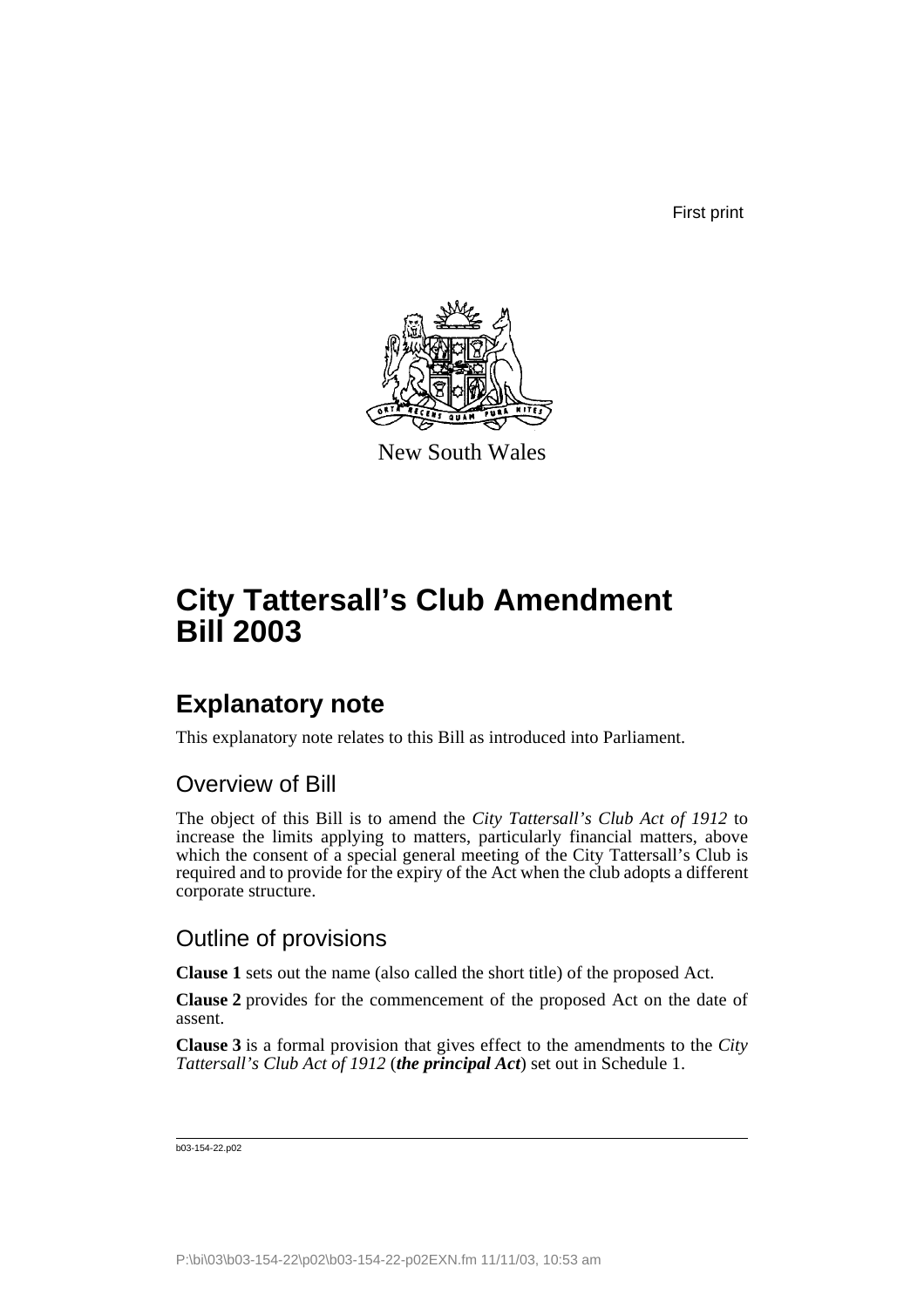Explanatory note

#### **Schedule 1 Amendments**

**Schedule 1 [2]** amends section 6 of the principal Act to provide that borrowing secured against club real property and sales and leases of club real property of \$1,500,000 (annually adjusted) or less may be carried out without the consent of a majority at a special general meeting. It also provides that such a dealing that would result in the club's interest-bearing liabilities exceeding \$5,500,000 (annually adjusted) must not be made without the consent of a majority at a special general meeting.

**Schedule 1 [3]** amends section 6 of the principal Act to make it clear that the committee of the club may realise or dispose of the club's personal property without the consent of a majority at a special general meeting.

**Schedule 1 [4]** amends section 7 of the principal Act, a provision dealing with the maximum expenditure or investment that the committee of the club may make without the consent of a majority at a special general meeting, to substitute \$1,500,000 (annually adjusted) for the existing limit of \$1,000.

**Schedule 1 [5]** provides for the principal Act and the *City Tattersall's Club Act Amendment Act 1936* to expire on a day to be appointed by proclamation. Such a day is not to be earlier than the incorporation of the club under another New South Wales or Commonwealth Act and not earlier than 31 December 2005.

**Schedule 1 [1]** makes a consequential amendment.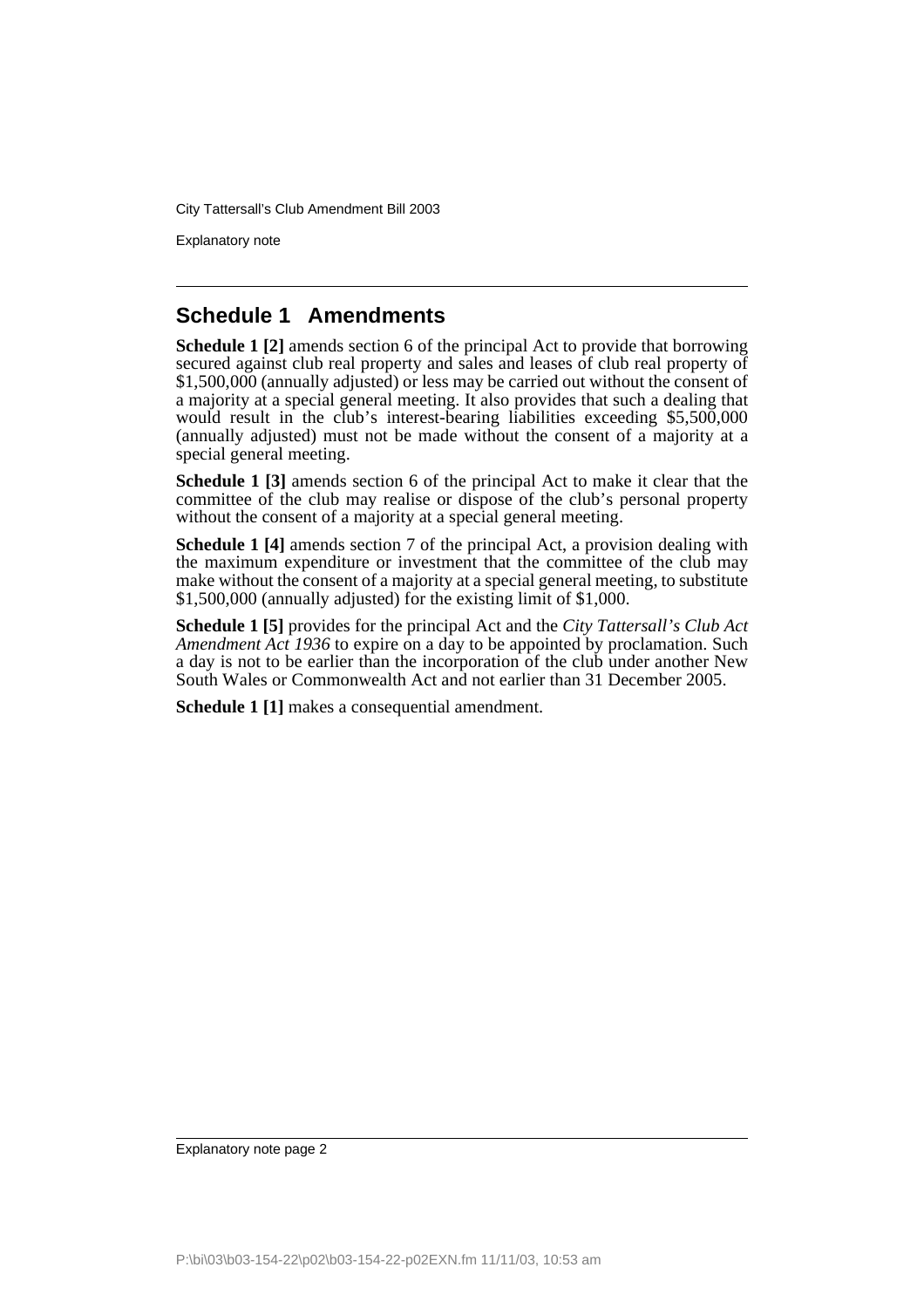First print



New South Wales

### **City Tattersall's Club Amendment Bill 2003**

## **Contents**

|             | Page                                                                                         |
|-------------|----------------------------------------------------------------------------------------------|
| Name of Act |                                                                                              |
|             |                                                                                              |
|             | $\mathcal{P}$                                                                                |
|             | 3                                                                                            |
|             | 2 Commencement<br>3 Amendment of City Tattersall's Club Act of 1912<br>Schedule 1 Amendments |

b03-154-22.p02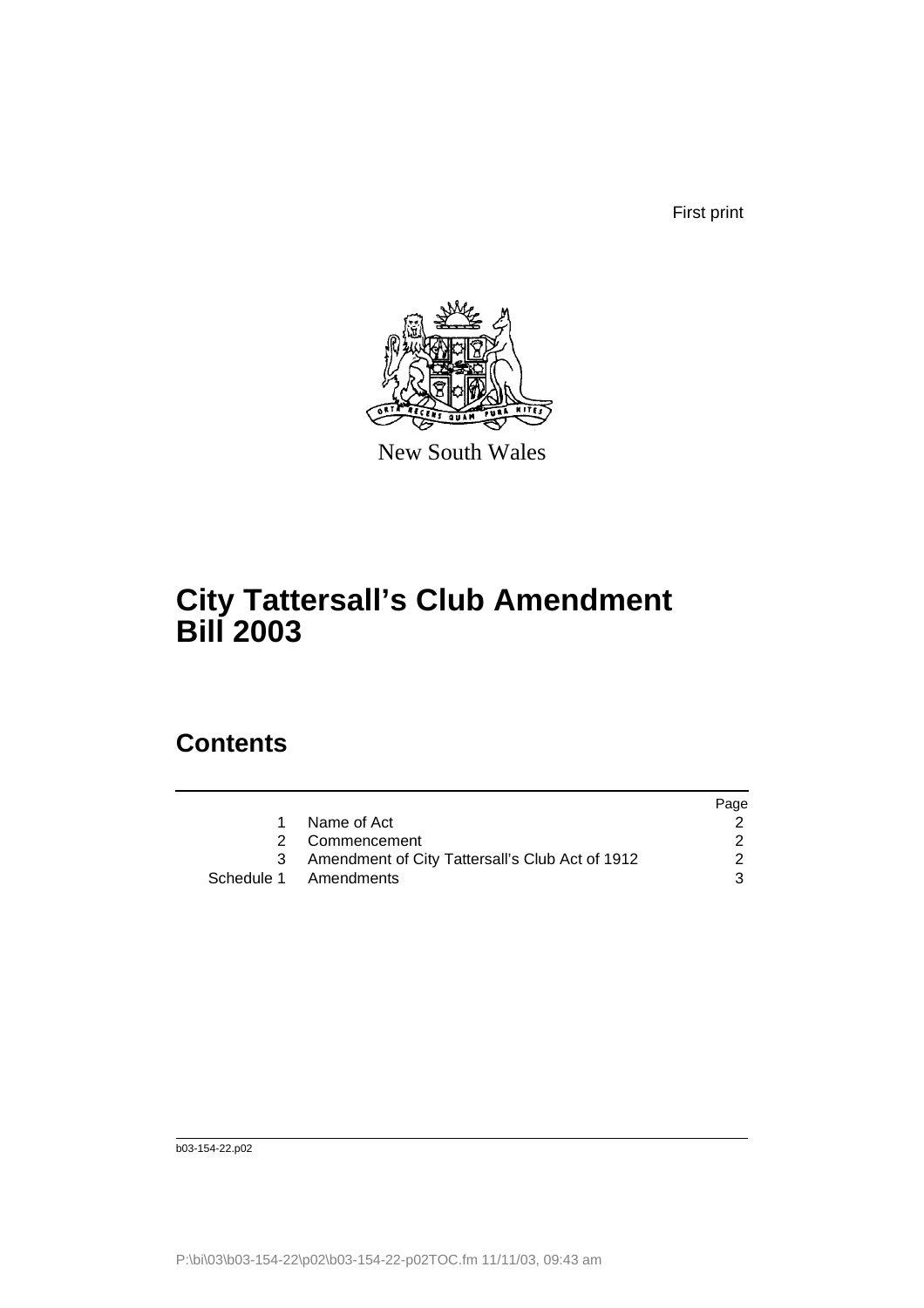**Contents** 

Page

Contents page 2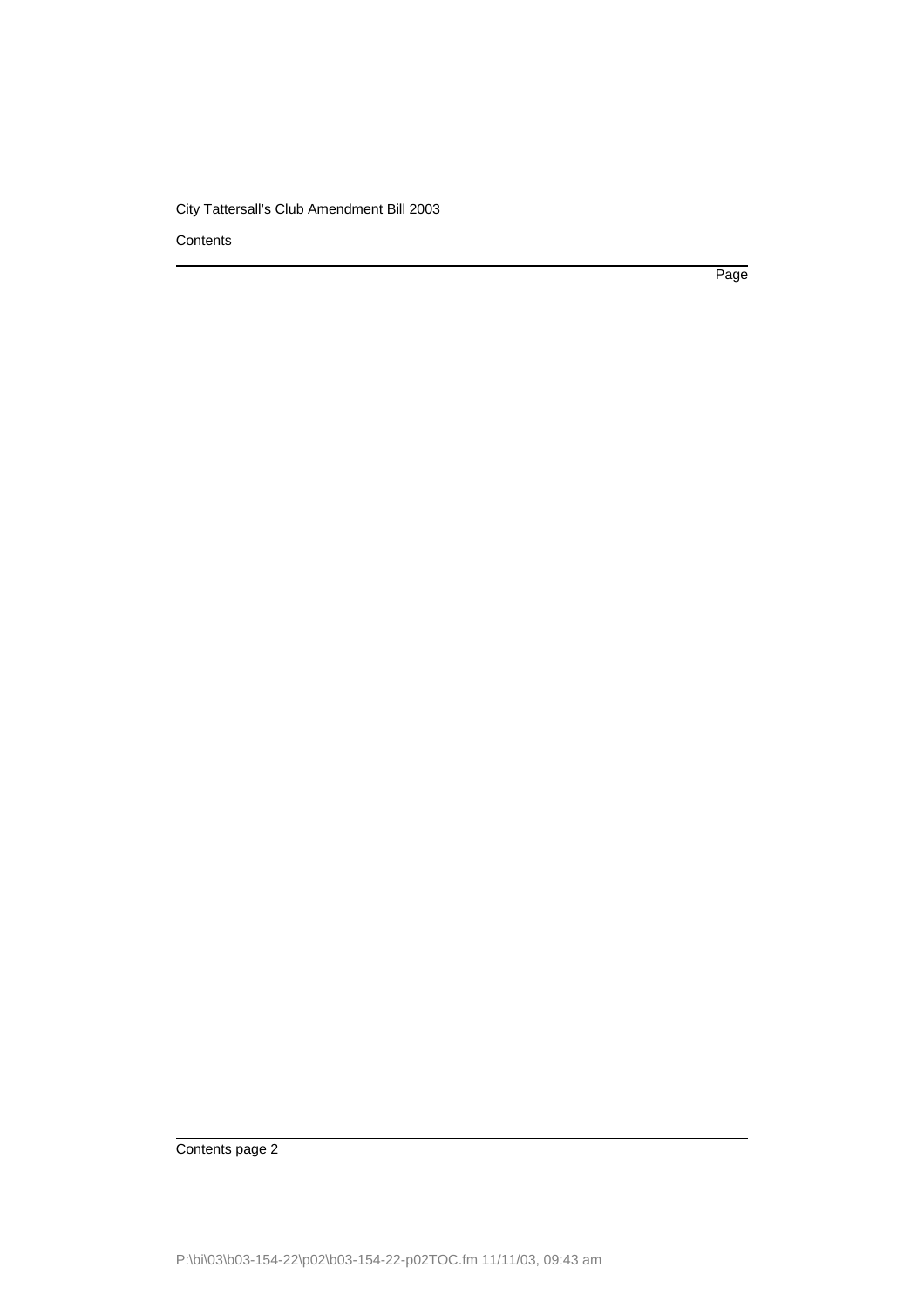

New South Wales

# **City Tattersall's Club Amendment Bill 2003**

No , 2003

#### **A Bill for**

An Act to amend the *City Tattersall's Club Act of 1912* to update the prudential safeguards applying to City Tattersall's Club; and for other purposes.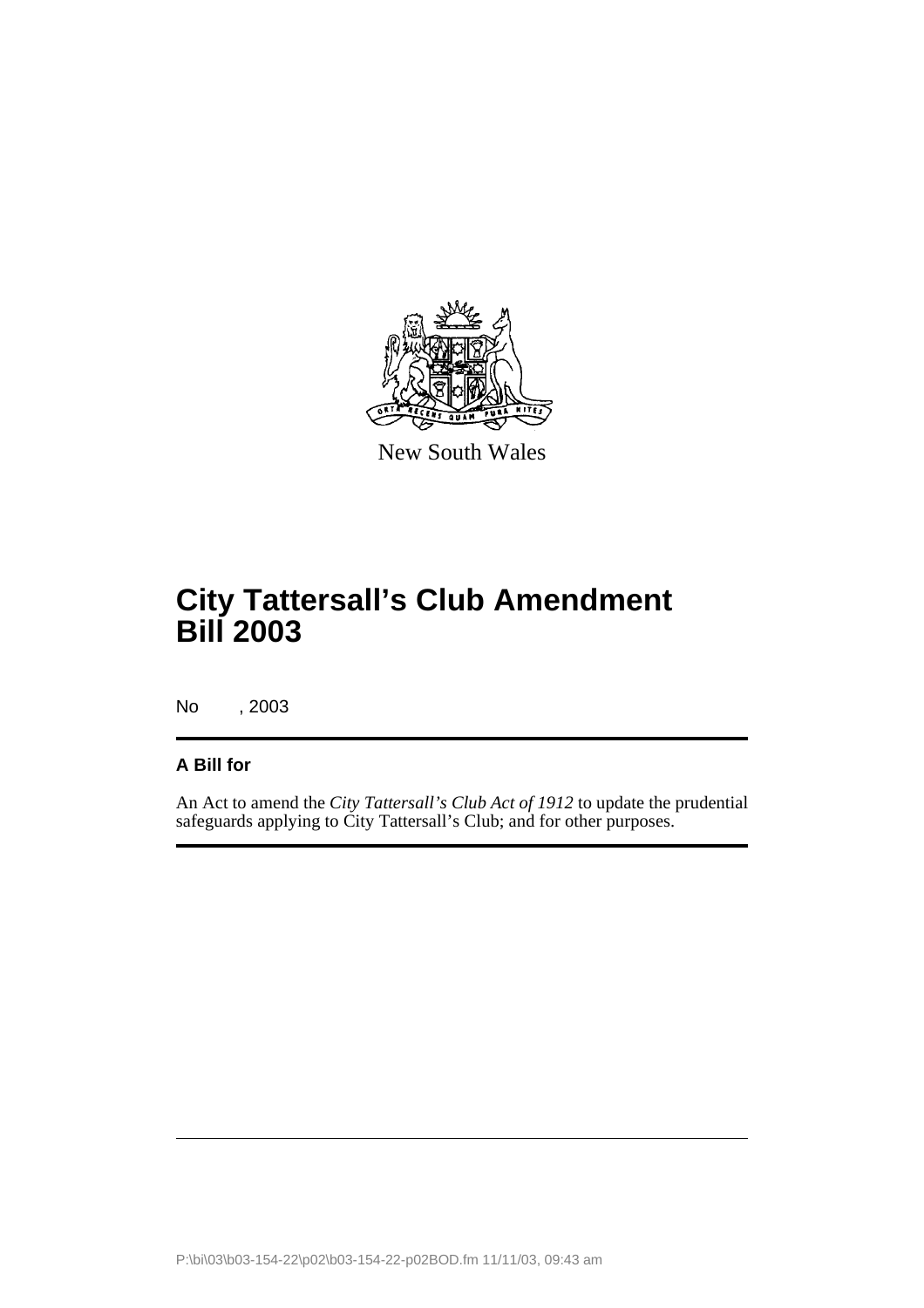<span id="page-5-2"></span><span id="page-5-1"></span><span id="page-5-0"></span>

| The Legislature of New South Wales enacts: |                                                                                |                     |  |  |
|--------------------------------------------|--------------------------------------------------------------------------------|---------------------|--|--|
|                                            | Name of Act                                                                    | 2                   |  |  |
|                                            | This Act is the <i>City Tattersall's Club Amendment Act 2003</i> .             | 3                   |  |  |
|                                            | <b>Commencement</b>                                                            | $\overline{4}$      |  |  |
|                                            | This Act commences on the date of assent.                                      | 5                   |  |  |
| 3                                          | <b>Amendment of City Tattersall's Club Act of 1912</b>                         | 6                   |  |  |
|                                            | The City Tattersall's Club Act of 1912 is amended as set out in<br>Schedule 1. | $\overline{7}$<br>8 |  |  |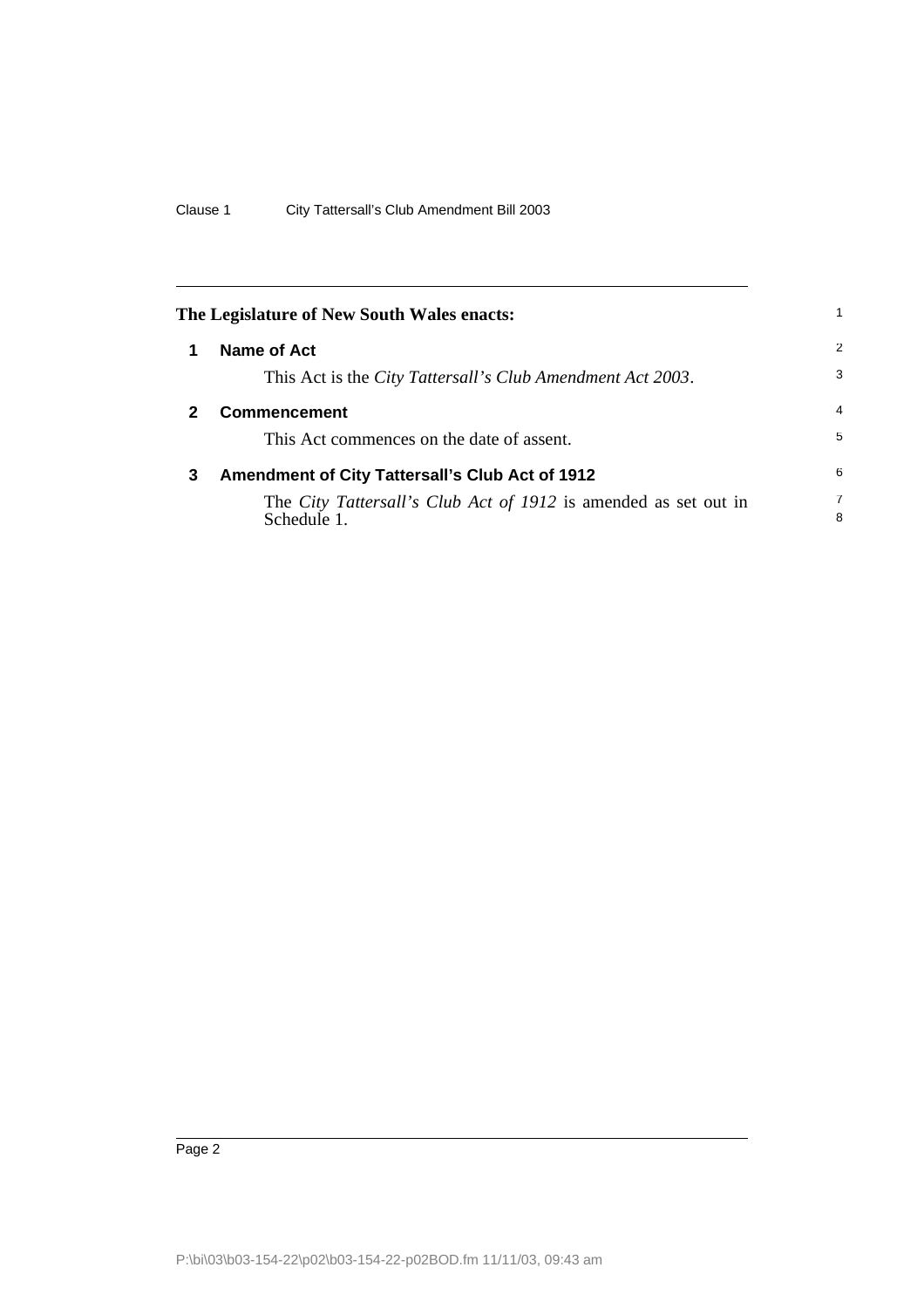Amendments Schedule 1

 $\ddot{\phantom{0}}$ 

l,

<span id="page-6-0"></span>

|       |                                                                                             |     | <b>Schedule 1 Amendments</b><br>(Section 3)                                                                                                                                                                                                                                               | $\mathbf{1}$<br>2                 |
|-------|---------------------------------------------------------------------------------------------|-----|-------------------------------------------------------------------------------------------------------------------------------------------------------------------------------------------------------------------------------------------------------------------------------------------|-----------------------------------|
| $[1]$ |                                                                                             |     | <b>Section 2 Definitions</b>                                                                                                                                                                                                                                                              | 3                                 |
|       | Insert in alphabetical order:                                                               |     |                                                                                                                                                                                                                                                                                           |                                   |
|       |                                                                                             |     | <b>Annually adjusted, in respect of a monetary amount, means</b><br>adjusted on 1 January each year in accordance with the annual<br>percentage increase (if any) in the Consumer Price Index.                                                                                            | 5<br>6<br>$\overline{7}$          |
|       |                                                                                             |     | <b>Consumer Price Index</b> means the number appearing in the<br>Consumer Price Index (All Groups Index) for Sydney issued<br>by the Australian Statistician.                                                                                                                             | 8<br>9<br>10                      |
| [2]   |                                                                                             |     | Section 6 Power to borrow or to sell or grant leases                                                                                                                                                                                                                                      | 11                                |
|       |                                                                                             |     | Insert "in an amount, at one time or in one contract, exceeding \$1,500,000<br>(annually adjusted) or in an amount, at one time or in one contract, that<br>would result in the club's interest-bearing liabilities exceeding \$5,500,000<br>(annually adjusted)" before "shall be made". | 12 <sup>2</sup><br>13<br>14<br>15 |
| $[3]$ | <b>Section 6</b>                                                                            |     |                                                                                                                                                                                                                                                                                           | 16                                |
|       | Omit ", leasing, realisation, or disposition". Insert instead "or leasing".                 |     |                                                                                                                                                                                                                                                                                           |                                   |
| [4]   | Section 7 Power to purchase or lease buildings or lands, and erect<br>club premises thereon |     |                                                                                                                                                                                                                                                                                           | 18<br>19                          |
|       | Omit "five hundred pounds" wherever occurring.                                              |     |                                                                                                                                                                                                                                                                                           |                                   |
|       | Insert instead "\$1,500,000 (annually adjusted)".                                           |     |                                                                                                                                                                                                                                                                                           |                                   |
| [5]   | <b>Section 13</b>                                                                           |     |                                                                                                                                                                                                                                                                                           | 22                                |
|       | Insert after section 12:                                                                    |     |                                                                                                                                                                                                                                                                                           |                                   |
|       | 13                                                                                          |     | <b>Expiry of Acts</b>                                                                                                                                                                                                                                                                     | 24                                |
|       |                                                                                             | (1) | This Act and the City Tattersall's Club Act Amendment Act<br>1936 expire on a day to be appointed by proclamation.                                                                                                                                                                        | 25<br>26                          |

Page 3